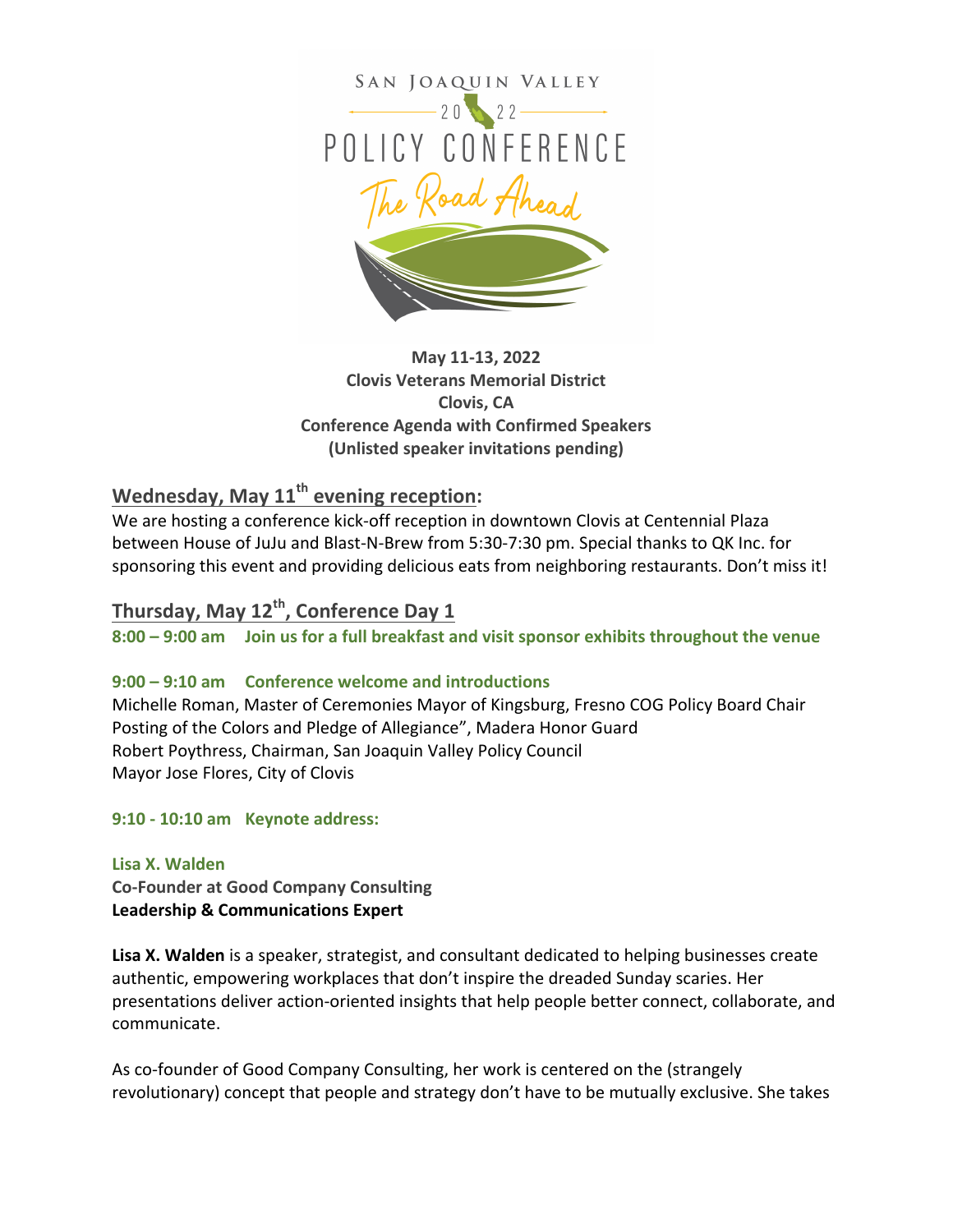a holistic approach to workplace strategy, keeping human beings – arguably the most valuable resources – at front and center. Lisa Walden's speeches focus on how to maintain thriving cultures, best-practices for mindful communication practices, and tactics for nurturing the single most important component of a healthy work environment—trust.

Walden has worked with a broad range of clients and organizations, ranging from architects, to finance, real estate, and hospitality. In her speeches, Lisa strives to inspire mindset shifts by presenting valuable, research-based insights in a way that resonates, engages, and entertains. She weaves in stories, statistics, case studies, and some good old-fashioned self-deprecating humor into each and every one of her presentations.

Lisa Walden is the co-author of *Managing Millennials for Dummies* and is deep in the trenches of planning her next book. She is a voracious consumer of all business-related books, podcasts, magazines, and think pieces.

# **10:20 -10:30 – Break, Sponsor Exhibits**

# **10:30-11:45 am** – **SR 99 Vision- Plenary May 12**

**Completing the 99 Corridor and Beyond ... Sustainable Regional Mobility** *Valley* and state officials are working to "finish 99" with six lanes from San Joaquin County in the *north* to Kern in the south. But what happens after? What's the potential for alternative/electric concepts to compliment State Route 99? How about fiber/broadband readiness in our nearby, rural communities? Will we ever see truck only lanes? Find out the latest from our panel of state and local experts.

- Eric Sauer, Senior Vice President, Government Affairs, California Trucking Association
- Lee Ann Eager, Chair, California Transportation Commission and President/CEO, Fresno County Economic Development Corporation
- Umar Javed, President & Co-Founder, WattEV, Inc.

Moderator: Gus Khouri, Principal/Legislative Advocate, Khouri Consulting

**11:45 am – 12:00 pm – Break and Sponsor Exhibits**

**12:00 am – 1:15 pm – 2022 San Joaquin Valley Blueprint Awards Luncheon**

**1:15 pm – 1:30 pm – Break and Sponsor Exhibits**

**1:30 pm – 3:00pm – Afternoon Breakout Workshops and Tours:**

**Dolly the Trolley Tour 1** 

Guided tour of Clovis, CA's cottage homes, trail system, affordable housing and more on *Clovis Transit's Dolly the Trolley.*

*Max* 25 – 30 per tour. Sign up at event Welcome Table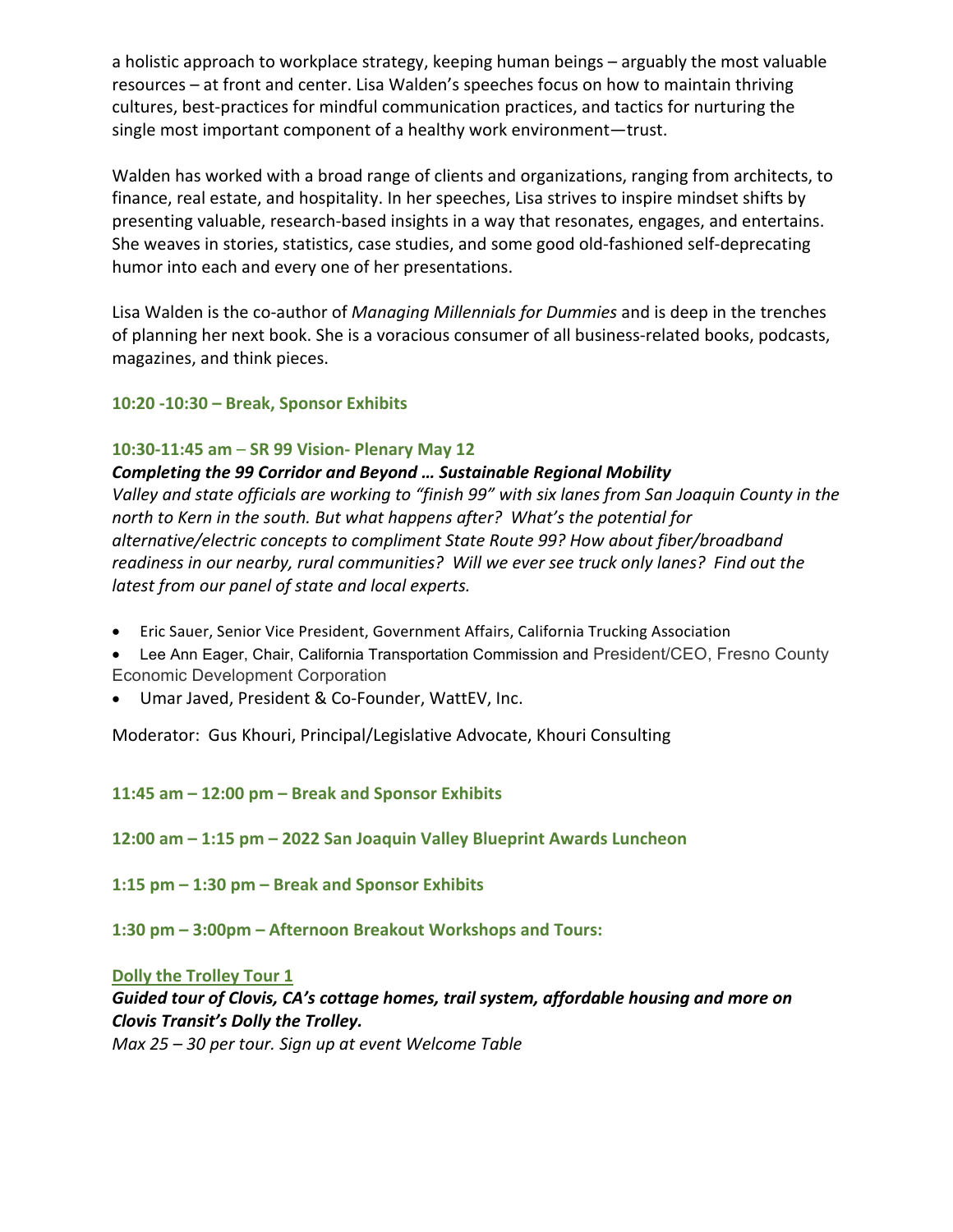#### **Breakout Workshop A:**

# *Climate Change and Social Equity*

*Climate change and social equity polices from both Sacramento and Washington D.C. are changing* the status quo for funding opportunities for public agencies; hear from experts and what it means for your community.

- Darwin Moosavi, Deputy Secretary, Environmental Policy and Housing Coordination, California State Transportation Agency
- Jasmine Leek, Founder & Managing Director, Third City Coalition
- Grecia Elenas, Regional Policy Manager, Leadership Counsel for Justice and Accountability

Moderator: Stacie Guzman, Executive Director, Merced Council of Governments

# **Breakout Workshop B:**

# *SB 743 Implementation*

SB 743 requires that Level of Service (LOS) be replaced by Vehicle Miles Traveled (VMT) in the *CEQA* process. It has brought challenges and opportunities to the communities in the Valley. Hear from the experts about the latest on the implementation issues and solutions.

- Eric Sandquist, Sustainability Advisor, SB 743 Program Manager, California Department of Transportation
- Sophia Pagoulatos, Planning Manager, City of Fresno Planning and Development Department
- Charity B. Shiller, Partner, Best Best & Krieger (BB&K) Attorney-At-Law

Moderator: Tony Petros, President/Chief Operating Officer, LSA

# **Breakout Workshop C**

# *Housing Financing and Incentives*

Learn about affordable housing funds available and the benefits of securing a Pro-housing *designation for your community.*

- Sohab Mehmood, Housing Policy Specialist, Department of Housing and Community Development
- Chelsea Lee, Housing Policy Manager, Department of Housing and Community Development
- Lynn von Koch-Liebert, Executive Director, California Strategic Growth Council

Moderator: Marisa Sigala, Principal, Sigala Inc.

# **3:15 pm – 4:45 pm – Afternoon Breakout Workshops and Tours**

# **Dolly the Trolley Tour 2**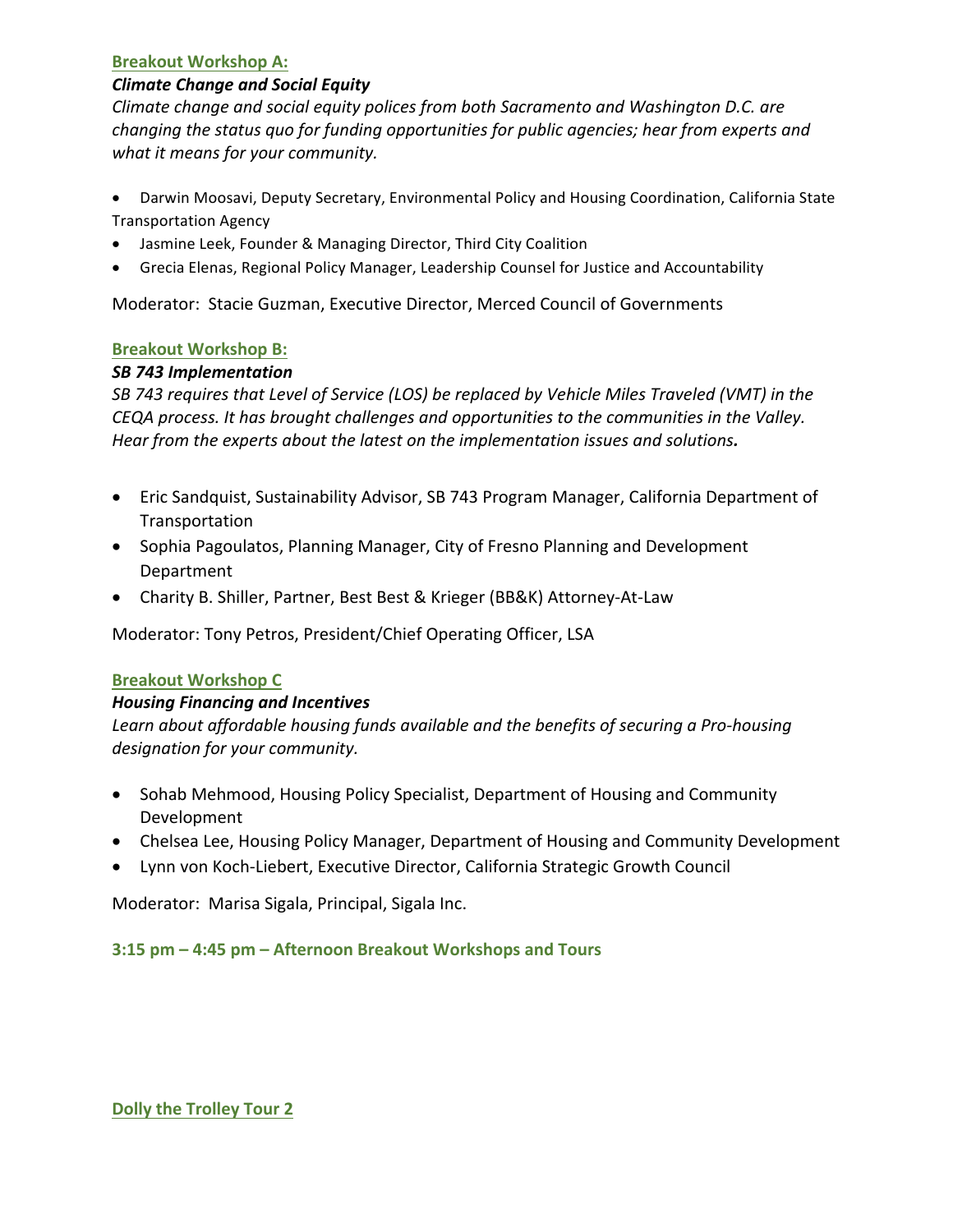# Guided tour of Clovis, CA's cottage homes, trail system, affordable housing and more on *Clovis Transit's Dolly the Trolley.*

Max  $25 - 30$  per tour. Sign up at event Welcome Table

# **Breakout Workshop D**

# *Passenger Rail, Transit, HSR, and Innovative Mobility*

*Future of passenger rail, public transit and innovative mobility models for the San Joaquin Valley* 

- Creighton Randall, Mobility Development Partners (Moderator)
- Moses Stites, General Manager, Fresno County Rural Transit Agency
- Dan Leavitt, Manager of Regional Initiatives, San Joaquin Joint Powers Authority/San Joaquin Regional Rail Commission
- Garth Fernandez, Central Valley Regional Director, California High-Speed Rail Authority
- Chad Edison, Chief Deputy Secretary, Rail and Transit, California State Transportation Agency

Moderator: Creighton Randall

# **Breakout Workshop E**

# *New Transportation Technologies*

Using drones to assess pavement conditions. New frontiers in traffic monitoring and intelligent transportation systems. What other innovations are in store for our transportation systems? This panel will update you on the latest possibilities.

- Dr. Aly Tawfik, Assistant Professor of Transportation Systems, Department of Civil and Geomatics Engineering, Lyles College of Engineering, California State University, Fresno (Moderator)
- Corey Clothier, Founder/Director, Stantec GenerationAV
- Umar Javed, President & Co-Founder, WattEV, Inc.
- Samuel Campos, Chief Caltrans District 6 Electrical

Moderator: Dr. Aly Tawfik

# **Breakout Workshop F**

# *Accessory Dwelling Units 101*

*Will Accessory Dwelling Units (ADUs) change California's landscape? Experts working on a* Valleywide plan to help introduce ADUs in your jurisdiction think they're at least part of the answer. Learn how ADUs can be fast tracked to help meet local housing needs.

- Jenna Chilingerian, Senior Associate Planner, Precision Civil Engineering
- Bonique Emerson, AICP, Vice President of Planning, Precision Civil Engineering
- Lily Cha, Associate Planner, City of Clovis

Moderator: Brenda Amboy, Program Officer, Building Sustainable Communities, Enterprise Community Partners Northern California

# **4:45 pm - Day 1 Wrap-Up Session**

**5:30 pm to 7:30 pm** – Restaurant Hop and Scavenger Hunt held throughout Downtown Clovis.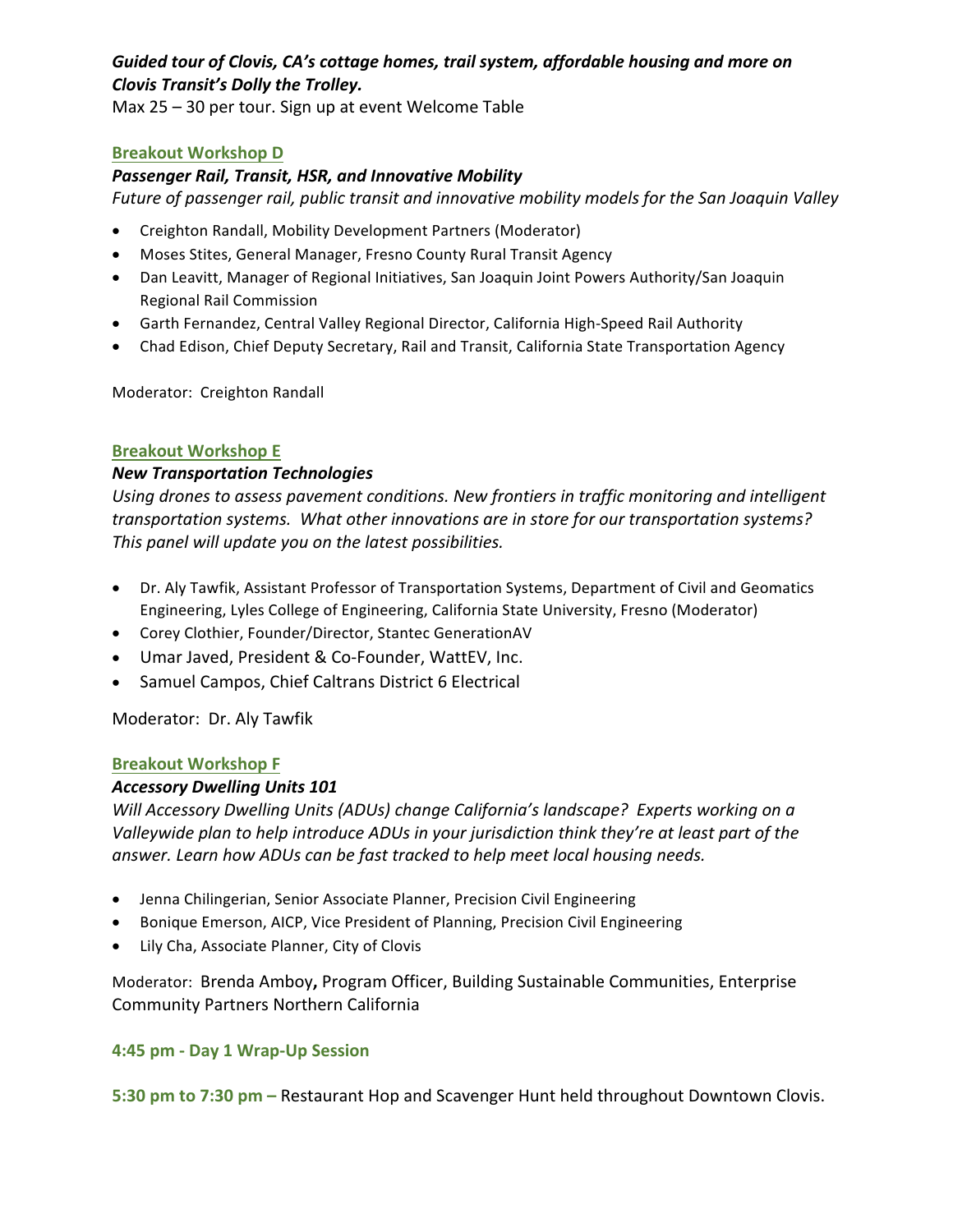Refreshments provided at each location. Hosted by the City of Clovis. *More to come!* 

# Friday, May 13<sup>th</sup>, Conference Day 2

8:00 am  $-$  9:00 am  $-$  Join us for a full breakfast and visit sponsor exhibits throughout the **venue**

#### **9:00 am – 9:10 am – Welcome**

Michelle Roman, Master of Ceremonies Mayor of Kingsburg, Fresno COG Policy Board Chair

A representative from the Fresno County Transportation Authority will introduce the following plenary:

#### **9:10 am – 10:10 am - State and Federal Funding**

#### How to Maximize New Federal and State Funding for your Community

The Infrastructure Investment and Jobs Act, also known as the Bipartisan Infrastructure Bill – *combined* with a rare state budget surplus – have created a once-in-a-generation opportunity to *help restore local infrastructure. Learn how to best leverage this historic investment from* experts at the state and federal levels who will help guide you through the range of new *programs.*

- Jen Covino, Principal, Simon & Company
- Samuel Assefa, Director, Governor's Office of Planning and Research
- Jasmine Amanin, Community Planner, FHWA California Division

#### Moderator: Jen Covino

# 10:10 am - Break and Sponsor Exhibits

# **10:15 -11:30 am - Housing**

# *Creating sustainable, compact, housing in the Valley*

*California's* housing crisis, while not quite as acute in the San Joaquin Valley, remains a massive *challenge for our local communities' limited resources. A variety of perspectives – from the* state's Housing and Community Development Department and Strategic Growth Council to local *planners, developers, and financiers – will map out potential strategies for making compact housing pencil out locally.*

- Lynn von Koch-Liebert, Executive Director, California Strategic Growth Council
- Senator Anna M. Caballero, California State Senate, District 12
- Jason Cater, Principal Planner, City of Bakersfield
- Tom Collishaw, President/CEO, Self-Help Enterprises

Moderator: Jim Harnish, Principal, Mintier Harnish

# **11:30 am – Conference wrap up, including "must be present to win" drawing.**

(You won't want to miss this!)

Serfas® eDART 500W E-Bike

Restaurant and store gift cards to be given away as well.